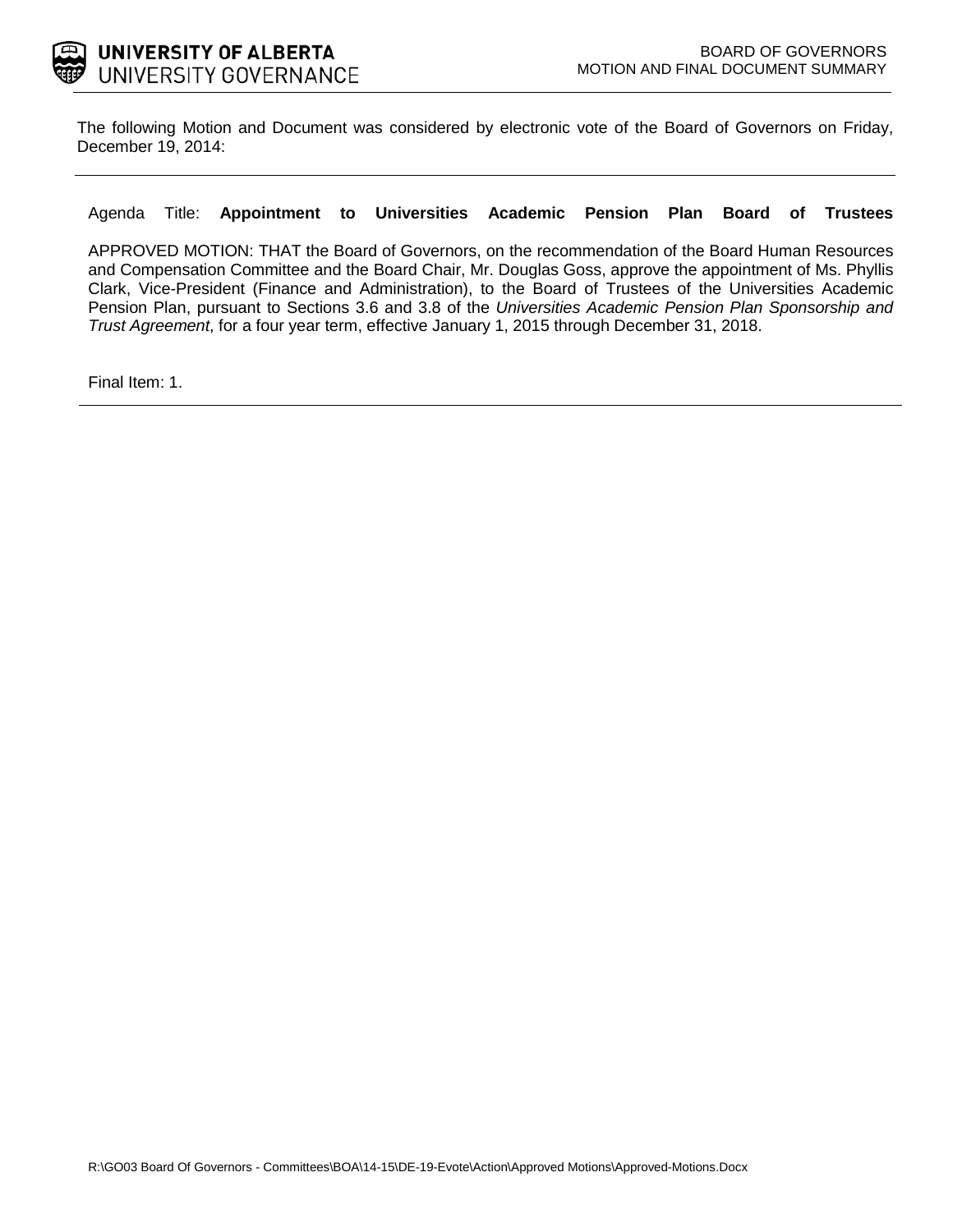Item No. 1

### **OUTLINE OF ISSUE**

#### <span id="page-1-0"></span>Agenda Title: **Appointment to Universities Academic Pension Plan Board of Trustees**

**Motion**: THAT the Board of Governors, on the recommendation of the Board Human Resources and Compensation Committee and the Board Chair, Mr. Douglas Goss, approve the appointment of Ms. Phyllis Clark, Vice-President (Finance and Administration), to the Board of Trustees of the Universities Academic Pension Plan, pursuant to Sections 3.6 and 3.8 of the *Universities Academic Pension Plan Sponsorship and Trust Agreement*, for a four year term, effective January 1, 2015 through December 31, 2018.

**Item** 

| <b>Action Requested</b> | Discussion/Advice Information<br>$\bowtie$ Approval   Recommendation    |
|-------------------------|-------------------------------------------------------------------------|
| Proposed by             | <b>Chair, Board of Governors</b>                                        |
| Presenter               | Mr. Douglas Goss, Chair, Board of Governors                             |
| Subject                 | Appointment to the Universities Academic Pension Plan Board of Trustees |

| Responsibility                                  | Chair, Board of Governors                                                                                                                                                                                                                                                                                                                                                                                                                                                                                                                                     |
|-------------------------------------------------|---------------------------------------------------------------------------------------------------------------------------------------------------------------------------------------------------------------------------------------------------------------------------------------------------------------------------------------------------------------------------------------------------------------------------------------------------------------------------------------------------------------------------------------------------------------|
| The Purpose of the Proposal is                  | Appoint the University of Alberta's representative to the Board of Trustees                                                                                                                                                                                                                                                                                                                                                                                                                                                                                   |
| (please be specific)                            | of the Universities Academic Pension Plan, pursuant to Sections 3.6.and                                                                                                                                                                                                                                                                                                                                                                                                                                                                                       |
|                                                 | 3.8 of the UAPP Sponsorship and Trust Agreement, to which the                                                                                                                                                                                                                                                                                                                                                                                                                                                                                                 |
|                                                 | University of Alberta is a signatory.                                                                                                                                                                                                                                                                                                                                                                                                                                                                                                                         |
| The Impact of the Proposal is                   | To ensure continuity and a level of expertise from the University of Alberta                                                                                                                                                                                                                                                                                                                                                                                                                                                                                  |
|                                                 | on the Board of Trustees.                                                                                                                                                                                                                                                                                                                                                                                                                                                                                                                                     |
| Replaces/Revises (eg, policies,<br>resolutions) |                                                                                                                                                                                                                                                                                                                                                                                                                                                                                                                                                               |
| <b>Timeline/Implementation Date</b>             | Ms. Clark's current appointment expires on December 31, 2014 and a new<br>appointment is required for January 1, 2015.                                                                                                                                                                                                                                                                                                                                                                                                                                        |
| <b>Estimated Cost</b>                           | n/a                                                                                                                                                                                                                                                                                                                                                                                                                                                                                                                                                           |
| Sources of Funding                              | n/a                                                                                                                                                                                                                                                                                                                                                                                                                                                                                                                                                           |
| <b>Notes</b>                                    | On November 5, 2005, Ms. Clark was appointed as the University of<br>Alberta's representative to the Universities Academic Pension Plan Board<br>upon the resignation of Mr. Bill Grace (Minute 11 of the Board of<br>Governors meeting of November 5, 2005). Mr. Grace was appointed by<br>the Board of Governors on March 14, 2003.<br>Ms. Clark was appointed to serve for the balance of Mr. Grace's term,<br>which expired on December 31, 2006. Ms. Clark was then re-appointed to<br>two additional four year terms.<br>Ms. Clark has agreed to serve. |
| <b>Alignment/Compliance</b>                     |                                                                                                                                                                                                                                                                                                                                                                                                                                                                                                                                                               |
| <b>Alignment with Guiding</b>                   | <dare academic="" budget,="" business,="" capital="" discover,="" plan,="" plan,<="" td="" to=""></dare>                                                                                                                                                                                                                                                                                                                                                                                                                                                      |
| <b>Documents</b>                                | other>                                                                                                                                                                                                                                                                                                                                                                                                                                                                                                                                                        |
| Compliance with Legislation,                    | and 3.8 of the Universities Academic Pension Plan<br>Section 3.6                                                                                                                                                                                                                                                                                                                                                                                                                                                                                              |
| Policy and/or Procedure                         | Sponsorship and Trust Agreement, states that:                                                                                                                                                                                                                                                                                                                                                                                                                                                                                                                 |
| Relevant to the Proposal                        | 3.6 The Board of Trustees consists of                                                                                                                                                                                                                                                                                                                                                                                                                                                                                                                         |
| (please <b>quote</b> legislation and            |                                                                                                                                                                                                                                                                                                                                                                                                                                                                                                                                                               |
| include identifying section<br>numbers)         | one person appointed by each of the Governors of the University<br>Ι.<br>of Alberta, the Governors of the University of Calgary, and The<br>Governors of the University of Lethbridge                                                                                                                                                                                                                                                                                                                                                                         |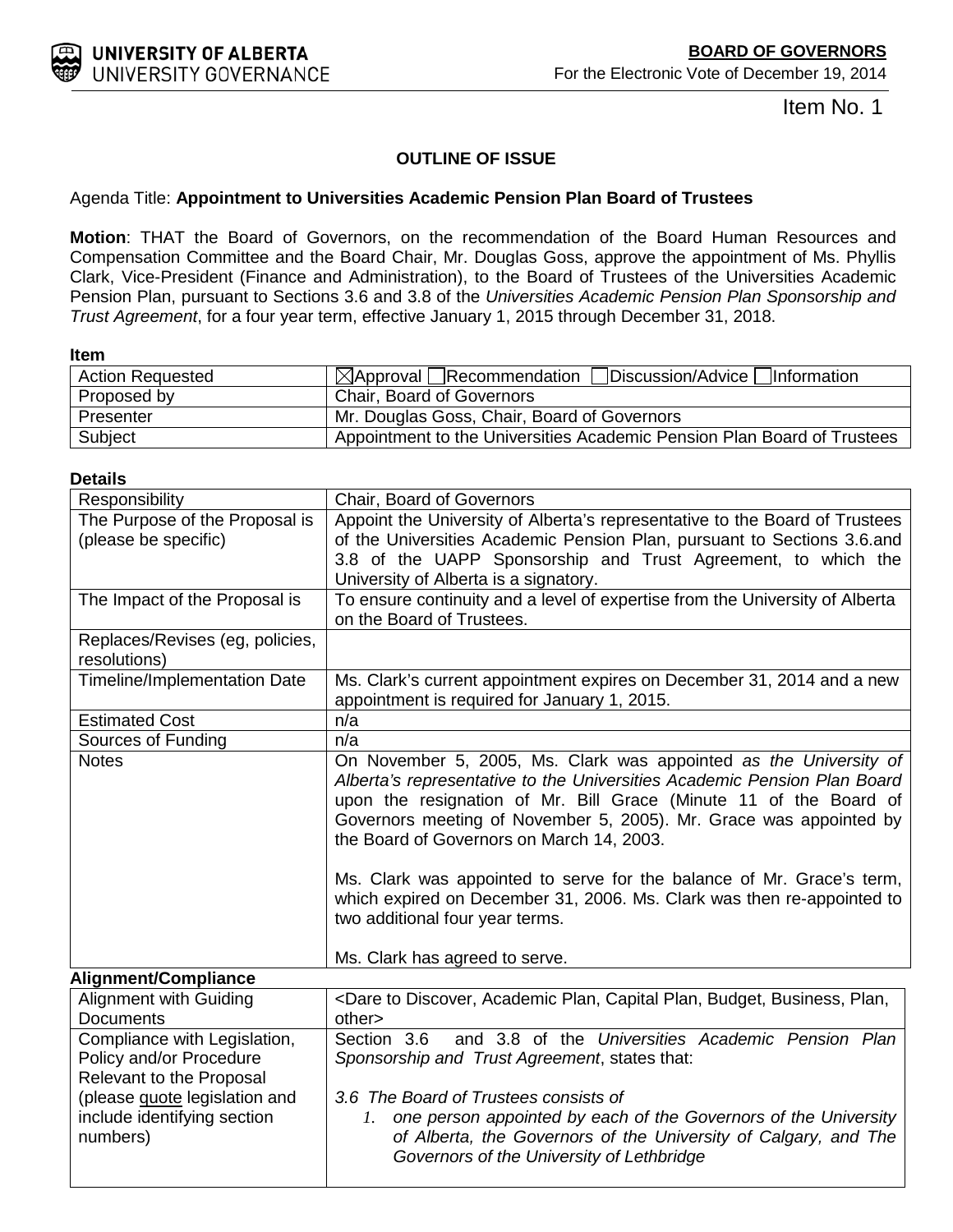

## Item No. 1

| 3.8 The Trustees appointed under paragraph 3.6 shall serve for a term of<br>four years each.                                                                                                                                                                                                                                                                                                                                                                                                                                                          |
|-------------------------------------------------------------------------------------------------------------------------------------------------------------------------------------------------------------------------------------------------------------------------------------------------------------------------------------------------------------------------------------------------------------------------------------------------------------------------------------------------------------------------------------------------------|
| <b>Board Human Resources and Compensation Committee Terms of</b><br>Reference:                                                                                                                                                                                                                                                                                                                                                                                                                                                                        |
| 3. MANDATE OF THE COMMITTEE                                                                                                                                                                                                                                                                                                                                                                                                                                                                                                                           |
| Except as provided in paragraph 4 and in the Board's General Committee<br>Terms of Reference, the Committee shall monitor, evaluate, advise and<br>make decisions on behalf of the Board with respect to, and the Board<br>delegates to the Committee responsibility and authority for, all policies<br>and procedures affecting staff working conditions at the University and<br>matters for collective bargaining and related service contracts. The<br>Committee shall also consider any other matter delegated to the<br>Committee by the Board. |
| Without limiting the generality of the foregoing the Committee shall:                                                                                                                                                                                                                                                                                                                                                                                                                                                                                 |
| (k) receive and review the Annual Report, and the report of the nominee<br>of the Board to the Board of Trustees, of the Universities Academic<br>Pension Plan;                                                                                                                                                                                                                                                                                                                                                                                       |
| Section 3 also states:                                                                                                                                                                                                                                                                                                                                                                                                                                                                                                                                |
| The Committee shall review, evaluate and provide information and<br>recommendations to the Board where the Board is making decisions in<br>areas generally related to areas of responsibility of the Committee.                                                                                                                                                                                                                                                                                                                                       |

#### **Routing** (Include meeting dates)

| $1.94$ atting (include incomitg datoo |                                                                         |
|---------------------------------------|-------------------------------------------------------------------------|
| <b>Consultative Route</b>             | Ms. Phyllis Clark, Vice-President (Finance and Administration)          |
|                                       | Chair of the Human Resources and Compensation Committee                 |
|                                       | Chair of the Board of Governors                                         |
| Approval Route (Governance)           | Board Human Resources and Compensation Committee (December 15,          |
| (including meeting dates)             | $2014$ – electronic vote) – for recommendation                          |
|                                       | Board of Governors (December 19, 2014 - electronic vote) – for approval |
| <b>Final Approver</b>                 | <b>Board of Governors</b>                                               |

#### Attachment:

1. Current Membership List of Universities Academic Pension Plan Board of Trustees (1 page)

*Prepared by:* Sandra Kereliuk Senior Administrative Officer Office of the Vice-President (Finance and Administration)